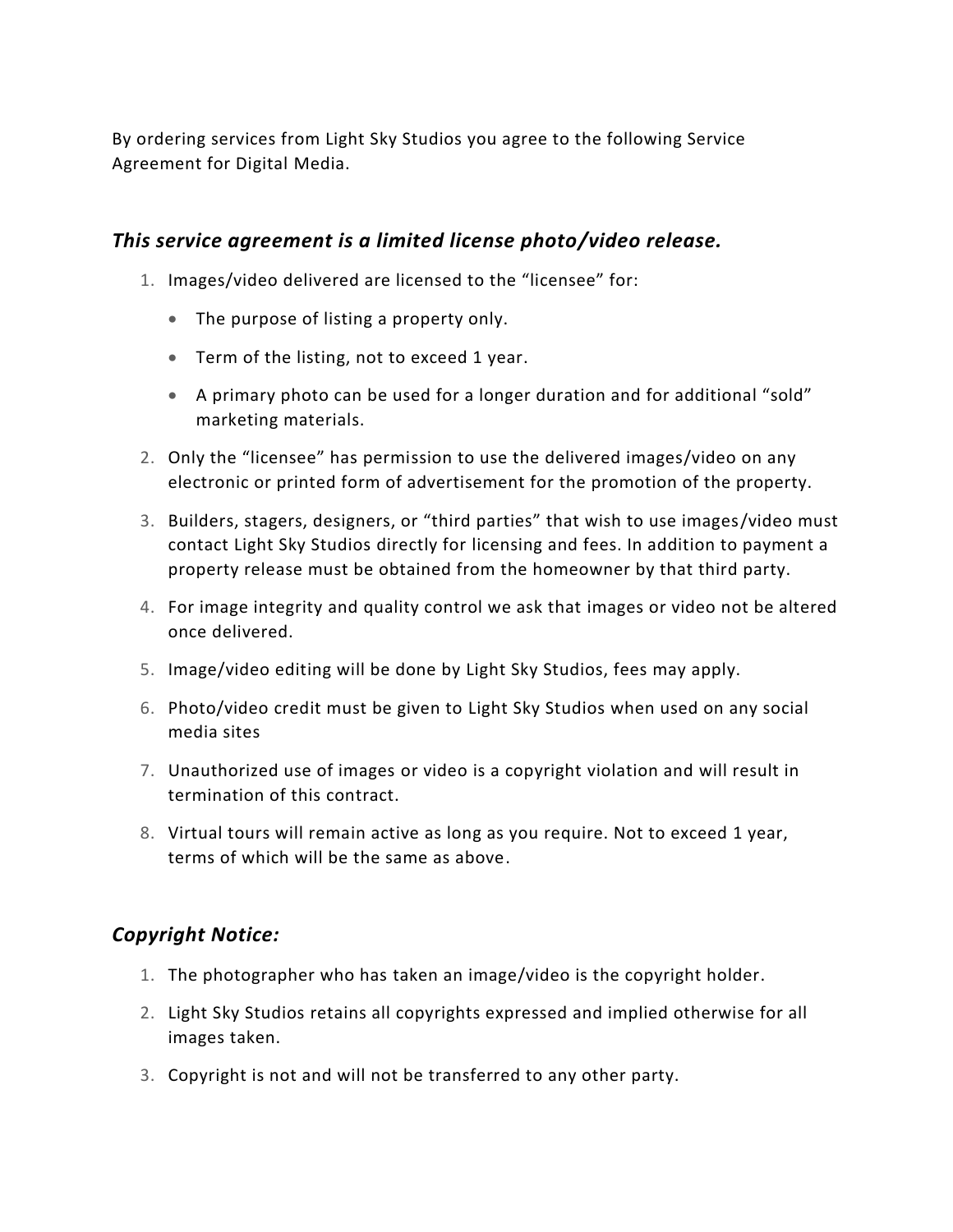- 4. Images/video are non-transferable to other agents who takes over an expired or withdrawn listing. If other agents want previous photos/video they must purchase them through Light Sky Studios.
- 5. Licensing may be obtained for various applications of images. Please contact us for more details.

#### *Shoot requests:*

- 1. It is the agent's responsibility to ensure that the listing is ready for photos/video/virtual tour to be produced at the arranged time.
- 2. The homeowner shall ensure that there are no hazards to the photographer's safety.
- 3. We will will work with agents and homeowners with regard to pets. If pets will be an issue, please have them kenneled or leashed.

# *Cancellation/postponement Policy:*

- 1. It is the responsibility of the agent to inform us a minimum of **2 hours prior** of any shoot for a cancellation or rescheduling.
- 2. A photo session that is rescheduled or canceled after the 2 hour minimum will be charged a 20% cancellation fee.
- 3. Reschedules will be subject to the photographer's availability.

# *Weather Policy:*

- 1. There will be times services cannot be completed due to weather. In those circumstances, the decision about shooting is up to the agent. If the agent chooses to proceed with the shoot, we will provide the best images/video we can.
- 2. Reschedule fees will be charged in the event of bad weather.
- 3. Reschedules will be subject to availability.

# *Payment Policy:*